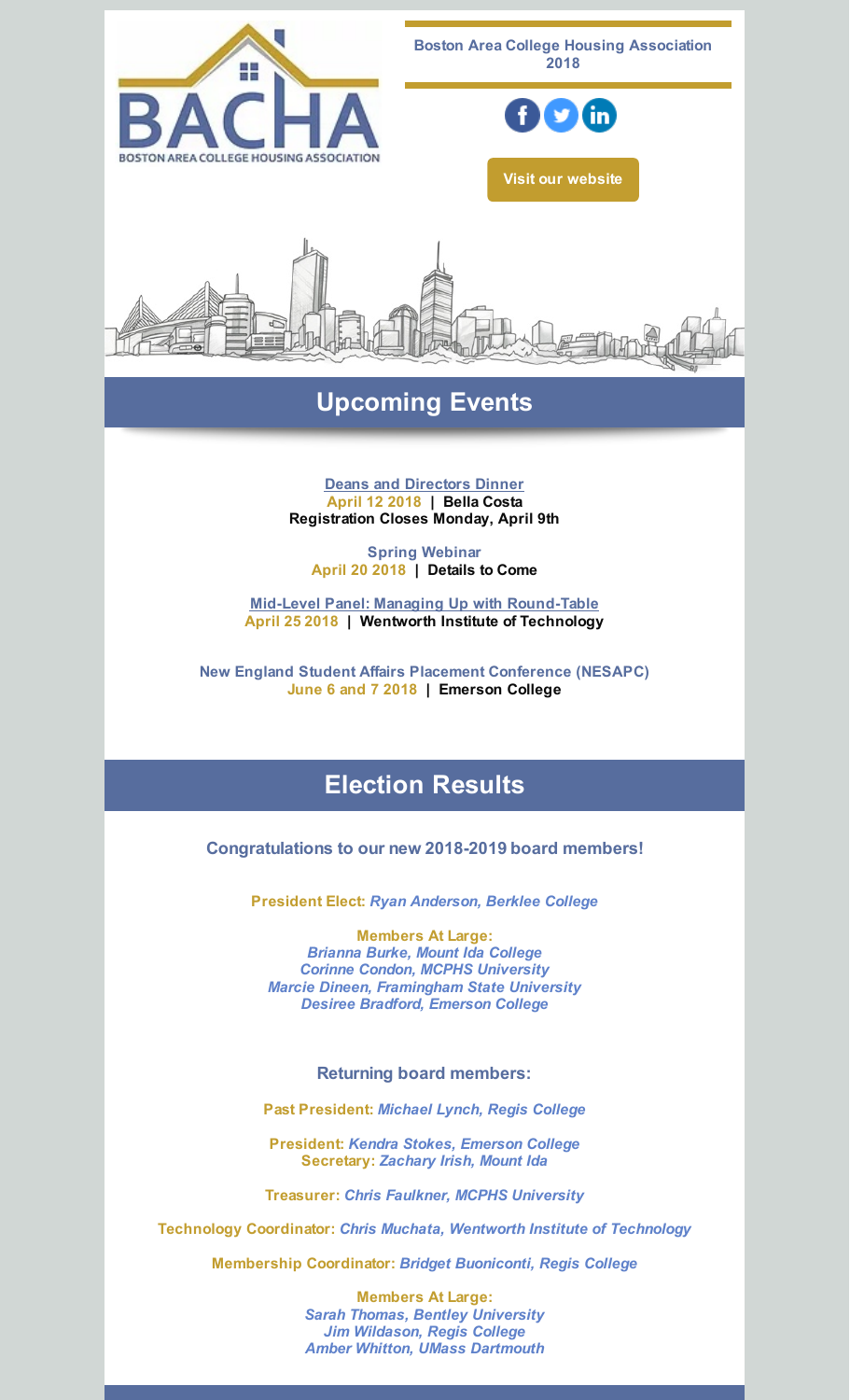## **BACHA Award Nominations**



**BACHA AWARDS** 

## Kevin Duffy New Professionals Award<br>Description: This award is given in honor of BACHA's first president and founding

member, Kevin Duffy and to recognize an outstanding new professional or graduate student. The recipient of this award will have made positive contributions to his/her home institution, department and in the field of higher education. The recipient will receive a \$200 scholarship towards their professional development for the 2018-2019 academic year.

Criteria: The recipient of this award will be an individual who has been in the field less than 3 years and is employed by a member institution. They may currently be enrolled as a graduate student and/or working full time.

#### Outstanding Supervisor Award

Description: This award is given to an outstanding supervisor who has provided leadership and guidance to his/her staff members. This individual challenges his/her staff to strive for excellence and guides them to fulfill their potential. Criteria: The recipient of the award will be given to an individual who has served as a supervisor for professional staff and is employed by a member institution.

#### Outstanding Service Award

Description: This award is given to an individual who has dedicated much of his/her own time, effort and enthusiasm on the BACHA conference sub-committees or has volunteered his/her talents as a presenter at the BACHA annual conferences. The conference planning and execution was made easier due to this individual's contributions.

Criteria: The recipient of this award will be given to an individual who been a strong and active volunteer on any of the BACHA sub-committees or has served as a presenter at any of the BACHA conferences and is employed by a member institution.

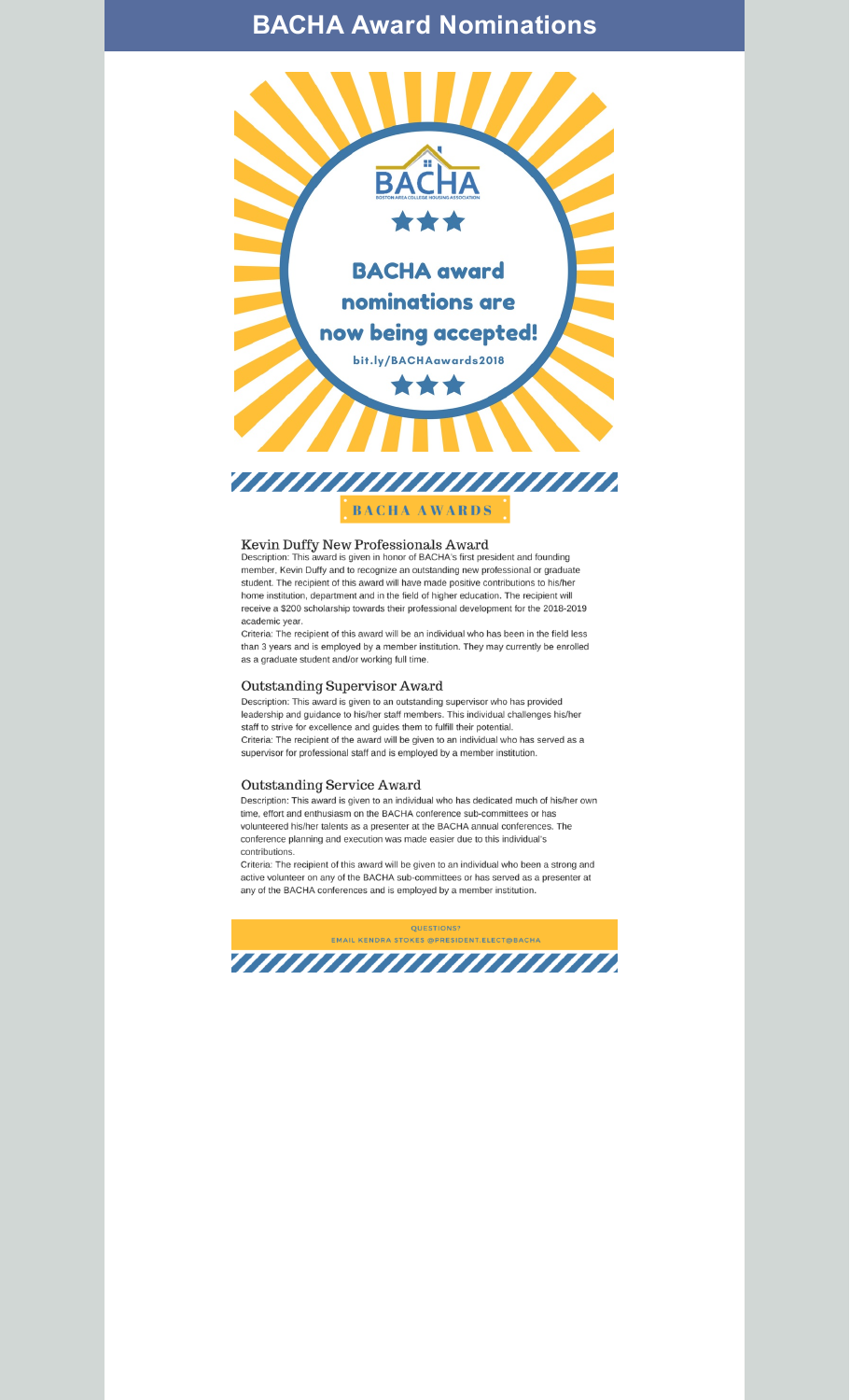

#### Manuel Carreiro Rising Star Award

Description: This award embodies the spirit of our founder Manny Carreiro who cared so deeply for the many students he developed who went on to pursue a career in student affairs. It is presented to an outstanding graduating senior who has served a leader on campus through their involvement and character and who plans to pursue a career in student affairs.

Criteria: The recipient is a graduating senior who has been involved on the campus of a member institution and has expressed interest and plans to pursue a career in student affairs/residence life.

#### James Ronan Outstanding Program Award

Description: This award is given to a department to recognize their work in planning and implementing an outstanding residence life program or training session. It is given to a member institution to recognize their work in implementing new and best practices to support the growth and learning of students.

Criteria: Program must have taken place during the 2017-2018 academic year. The recipient institution must be a BACHA member.





# **New England Student Affairs Placement Conference (NESAPC)**



### **Interested in searching for your next staff members at NESAPC?**

**[Register](http://events.constantcontact.com/register/event?llr=vserd4zab&oeidk=a07ef8sj8cc17dc9909) Here**

**Looking for your next job at NESAPC?**

**[Register](http://events.constantcontact.com/register/event?llr=vserd4zab&oeidk=a07ef6tl8g23eb9c2ce) Here**

**Any questions, please contact membership@bacha.org**

### **Deans and Directors Dinner**

### **Free Speech or Hate Speech? Our Roles in 2018 with**

**Jaclyn Calovine -** *Director of Student Community Standards, Babson College* **Casey Wall -** *Director of Residential Services, WPI* **Michelle Cromwell -** *Associate Vice President of Inclusive Excellence, Regis College* **Erik Muurisepp -** *Associate Dean of*

*Campus Life, Emerson College*

**April 12th, 2018 5pm-9pm at Bella Costa, Framingham**

**[Register](https://events.r20.constantcontact.com/register/eventReg?oeidk=a07ef6t00hufdcd9fe9&oseq=&c=&ch=) Here by Monday April 9th** \$45 for members \$60 for non-members

MA-NASPA + NECPA + MA-BACHA + ASCA Dear's & Directors Spring Dinner FREE SPEECH OR HATE SPEECH? -OUR ROLES IN 2018-April 12, 2018<br>Bella Costa Ristor Framingham, MA

**Any questions, please contact** [prodev@bacha.org](mailto:prodev@bacha.org)